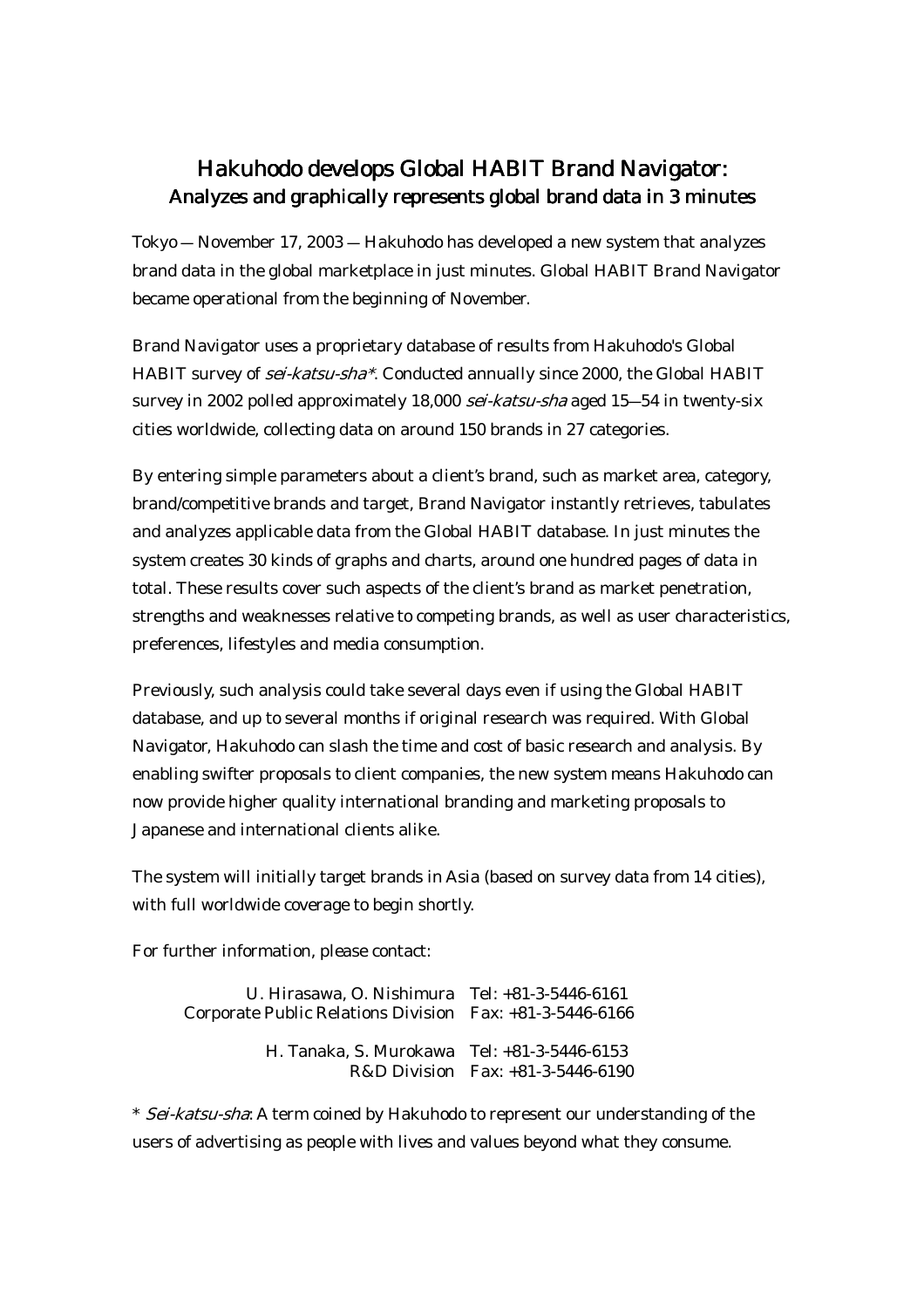## Brand Navigator analysis: What clients can learn about their brands

· Penetration of Brands in the Market: Product ranking by usage, degree of user bonding compared with competitive brands, brand image compared with competitive brands, etc.

· Brand loyalty compared with competing brands: Brand user loyalty, brand users' use of competitive brands, brand users' inclination toward competitive brands, competitive brand users' inclination toward brand, etc.

· User profile:

Demographic characteristics, important considerations for users, considerations when selecting products in a category, considerations when purchasing, lifestyles, lifestyle perceptions, media contact points, information media contact points, TV viewing times, etc.

## Global HABIT survey outline

Cities surveyed (26 cities in 2002):

China (Shanghai, Beijing, Guangzhou); Hong Kong; Taiwan (Taipei); Thailand (Bangkok); Malaysia (Kuala Lumpur); Singapore; Korea (Seoul); Philippines (Manila); Indonesia (Jakarta); Vietnam (Ho Chi Minh City); India (Delhi, Mumbai); USA (New York, Chicago, Los Angeles); UK (London); France (Paris); Germany (Berlin, Frankfurt); Italy (Milan); Spain (Madrid); Australia (Sydney); Japan (Tokyo, Osaka)

Respondents: Males/females aged 15―54; 500-800 per city Sample in Japan: 5,000 total in Tokyo and Osaka

Survey period: Annual (biannual in some areas) survey

Survey method: In-home interview survey (non-Japan Asian cities); in-home interview/self-administered survey (European cities); postal survey (USA); in-home interview/postal survey (Japan)

Main survey items:

Demographics; lifestyles (Elder perceptions, ideal man/woman, use of luxury brands/services, travel, etc.); media/information contact points; shopping; sports; ownership of durable goods, knowledge of categories